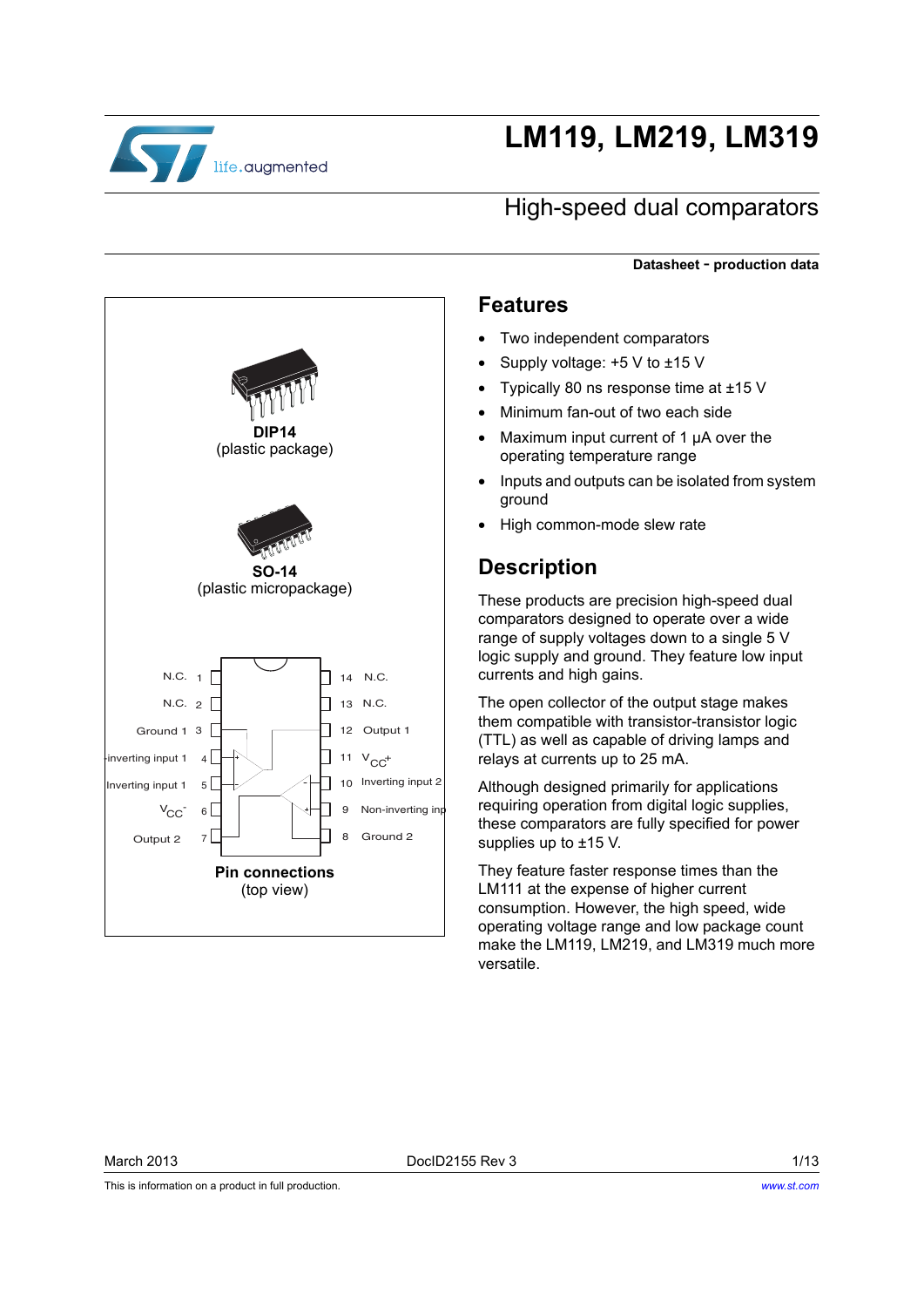## **Contents**

| 1                       |                                                      |
|-------------------------|------------------------------------------------------|
| $\mathbf{2}$            | Absolute maximum ratings and operating conditions  4 |
| $\mathbf{3}$            |                                                      |
| $\overline{\mathbf{4}}$ |                                                      |
| 5                       |                                                      |
|                         | 5.1                                                  |
|                         | 5.2                                                  |
| 6                       |                                                      |
| $\overline{7}$          |                                                      |

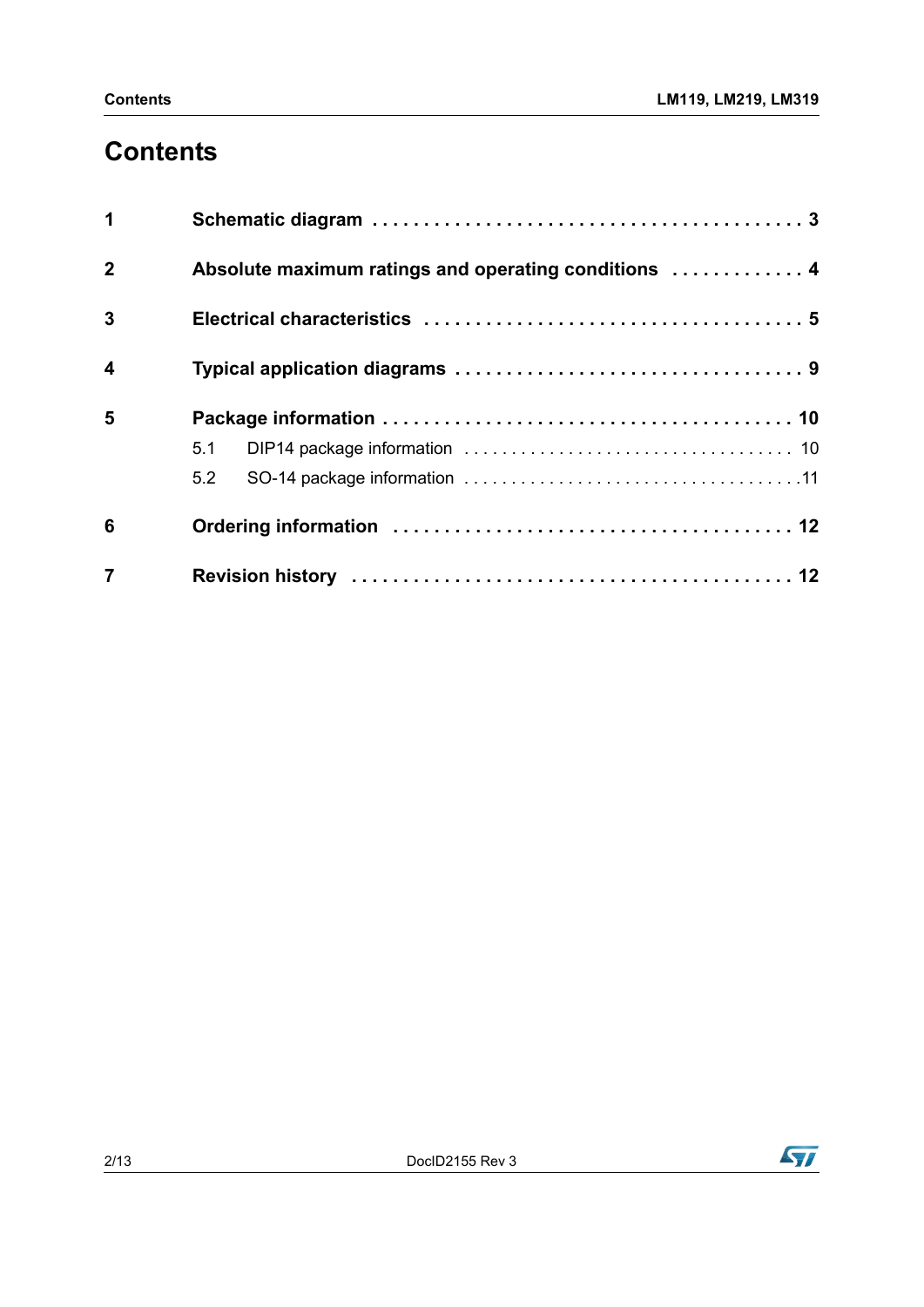## <span id="page-2-0"></span>**1 Schematic diagram**



**Figure 1. Circuit schematics (1/2 LM119)**



DocID2155 Rev 3 3/13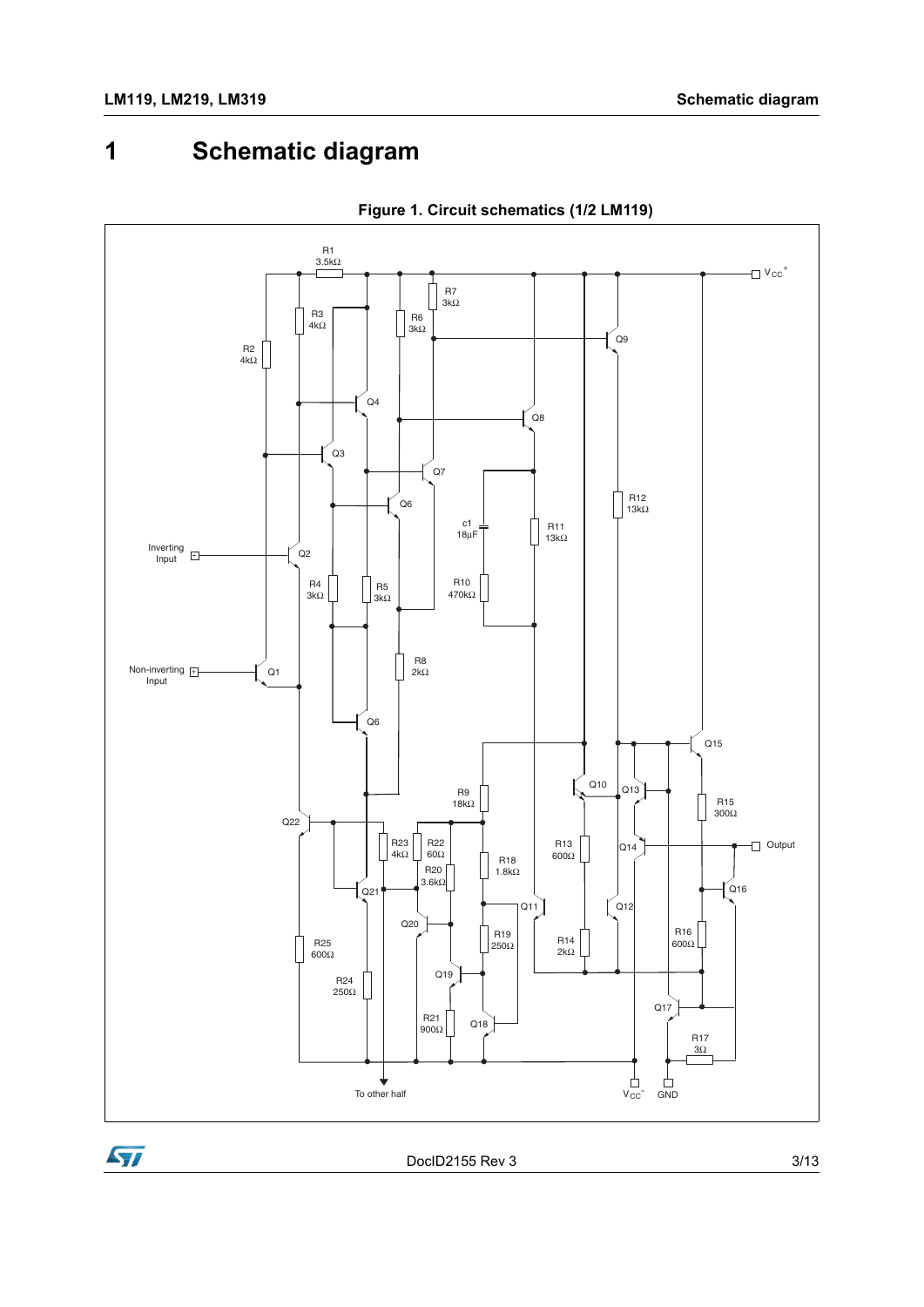### <span id="page-3-0"></span>**2 Absolute maximum ratings and operating conditions**

<span id="page-3-3"></span>

| Symbol                | <b>Parameter</b>                                                                                            | <b>Value</b>       | <b>Unit</b> |
|-----------------------|-------------------------------------------------------------------------------------------------------------|--------------------|-------------|
| $V_0 - V_{CC}$        | Output to negative supply voltage                                                                           | 36                 |             |
| $V_{CC}$              | Negative supply voltage                                                                                     | $-25$              |             |
| $V_{CC}$ <sup>+</sup> | Positive supply voltage                                                                                     | 18                 | $\vee$      |
| $V_{\text{id}}$       | Differential input voltage                                                                                  | ±5                 |             |
| $V_i$                 | Input voltage <sup>(1)</sup>                                                                                | ±15                |             |
|                       | Output short-circuit to ground                                                                              | Infinite           |             |
| $T_i$                 | Maximum junction temperature                                                                                | 150                | °C          |
| $T_{\text{stg}}$      | storage temperature range                                                                                   | $-65$ to $+150$    |             |
| $R_{thja}$            | Thermal resistance junction to ambient $(2)(3)$<br>DIP14<br>SO-14                                           | 80<br>105          | °C/W        |
| $R_{thjc}$            | Thermal resistance junction to case $(2)(3)$<br>DIP <sub>14</sub><br>SO-14                                  | 33<br>31           |             |
| <b>ESD</b>            | HBM: human body model $(4)$<br>MM: machine model <sup>(5)</sup><br>CDM: charged device model <sup>(6)</sup> | 400<br>100<br>1500 | $\vee$      |

| Table 1. Absolute maximum ratings (AMR) |  |  |
|-----------------------------------------|--|--|
|                                         |  |  |

1. For supply voltages lower than ±15 V the absolute maximum input voltage is equal to the supply voltage.

<span id="page-3-1"></span>2. Short-circuits can cause excessive heating. Destructive dissipation can result from simultaneous short-circuits on all amplifiers.

<span id="page-3-2"></span>3.  $R_{\text{th}}$  are typical values.

4. Human body model: 100 pF discharged through a 1.5 kΩ resistor between two pins of the device, done for all couples of pin combinations with other pins floating.

5. Machine model: a 200 pF cap is charged to the specified voltage, then discharged directly between two pins of the device with no external series resistor (internal resistor  $\lt$  5  $\Omega$ ), done for all couples of pin com

6. Charged device model: all pins and the package are charged together to the specified voltage and then discharged directly to the ground through only one pin. This is done for all pins.

| Symbol       | <b>Parameter</b>                                                | <b>Value</b>                                      | Unit |
|--------------|-----------------------------------------------------------------|---------------------------------------------------|------|
| $\rm v_{cc}$ | Supply voltage                                                  | $5$ to $\pm 15$                                   |      |
| oper         | Operating free-air temperature range<br>LM119<br>LM219<br>LM319 | $-55$ to $+125$<br>$-45$ to $+105$<br>$0 to + 70$ | °C   |

**Table 2. Operating conditions**

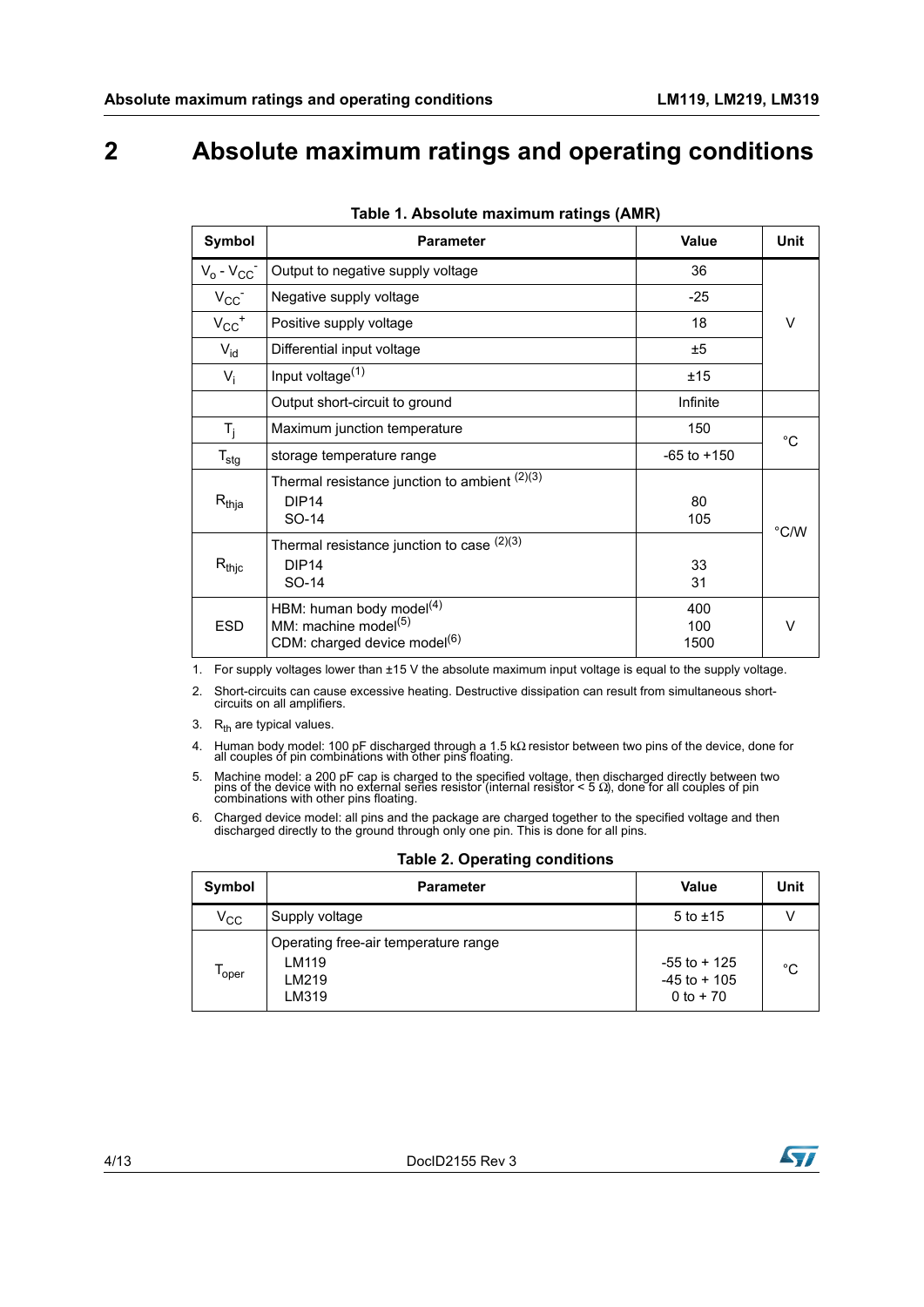### <span id="page-4-0"></span>**3 Electrical characteristics**

|                       |                                                                                                                                                                                                                                                                   | LM119, LM219        |                     |                      | <b>LM319</b>        |                |              |             |
|-----------------------|-------------------------------------------------------------------------------------------------------------------------------------------------------------------------------------------------------------------------------------------------------------------|---------------------|---------------------|----------------------|---------------------|----------------|--------------|-------------|
| Symbol                | <b>Parameter</b>                                                                                                                                                                                                                                                  |                     | Typ.                | Max.                 | <b>Min</b>          | Typ.           | Max.         | <b>Unit</b> |
| $V_{io}$              | Input offset voltage ( $R_s \le 5$ k $\Omega$ ) <sup>(1)(2)</sup><br>$T_{min} \leq T_{amb} \leq T_{max}$                                                                                                                                                          |                     | 0.7                 | 4<br>$\overline{7}$  |                     | $\overline{2}$ | 8<br>10      | mV          |
| $I_{i0}$              | Input offset current $\overline{^{(1)}}$<br>$T_{min} \leq T_{amb} \leq T_{max}$                                                                                                                                                                                   |                     | 30                  | 75<br>100            |                     | 80             | 200<br>300   | nA          |
| $I_{ib}$              | Input bias current (1)<br>$T_{min} \leq T_{amb} \leq T_{max}$                                                                                                                                                                                                     |                     | 150                 | 500<br>1000          |                     | 250            | 1000<br>1200 |             |
| $A_{vd}$              | Large signal voltage gain                                                                                                                                                                                                                                         | 10                  | 40                  |                      | 8                   | 40             |              | V/mV        |
| $I_{CC}$ <sup>+</sup> | Positive supply current<br>$V_{CC}$ = ±15 V<br>$V_{CC}$ <sup>+</sup> = +5 V, $V_{CC}$ = 0 V                                                                                                                                                                       |                     | 8<br>4.3            | 11.5                 |                     | 8<br>4.3       | 12.5         | mA          |
| $I_{CC}$              | Negative supply current                                                                                                                                                                                                                                           |                     | 3                   | 4.5                  |                     | 3              | 5            |             |
| $V_{\text{icm}}$      | Input common mode voltage range<br>$V_{CC}$ = ±15 V<br>$V_{CC}$ <sup>+</sup> = +5 V, $V_{CC}$ = 0 V                                                                                                                                                               | ±12<br>$\mathbf{1}$ | ±13                 | 3                    | ±12<br>$\mathbf{1}$ | ±13            | 3            |             |
| $V_{OL}$              | Low level output voltage<br>$I_0 = 25 \text{ mA}$<br>$V_i \le -5$ mV<br>$V_i \leq -10$ mV<br>$T_{min} \le T_{amb} \le T_{max}$<br>V <sub>CC</sub> <sup>+</sup> $\ge$ +4.5 V, V <sub>CC</sub> <sup>-</sup> = 0 V, I <sub>o(sink)</sub> < 3.2 mA<br>$V_i \le -6$ mV |                     | 0.75<br>0.23        | 1.5<br>0.4           |                     | 0.75<br>0.3    | 1.5<br>0.4   | $\vee$      |
|                       | $V_i \leq -10$ mV                                                                                                                                                                                                                                                 |                     |                     |                      |                     |                |              |             |
| $I_{OH}$              | High level output current ( $V_0$ = +35 V)<br>$V_i \geq 5$ mV<br>$V_i \geq 10$ mV<br>$T_{min} \leq T_{amb} \leq T_{max}$ , $V_i \geq 5$ mV                                                                                                                        |                     | 0.2<br>$\mathbf{1}$ | $\overline{2}$<br>10 |                     | 0.2            | 10           | μA          |
| $t_{res}$             | Response time (3)                                                                                                                                                                                                                                                 |                     | 80                  |                      |                     | 80             |              | ns          |

#### Table 3.  $V_{CC}$  = ±15 V, T<sub>amb</sub> = +25 °C (unless otherwise specified)

<span id="page-4-1"></span>1. These specifications apply for V<sub>CC</sub> = ±15 V, unless otherwise stated.The offset voltage, offset current and bias current<br>specifications apply for any supply voltage from a single +5 V up to ±15 V supplies. The offset parameters define an error band and take into account the worst case effects of voltage gain and input impedance.

2. At output switch point,  $V_0 \approx 1.4$  V, no load, with  $V_{CC}$  from 5 V to ±15 V and over the full input common-mode range.

3. The response time specified is for a 100 mV input step with 5 mV overdrive.

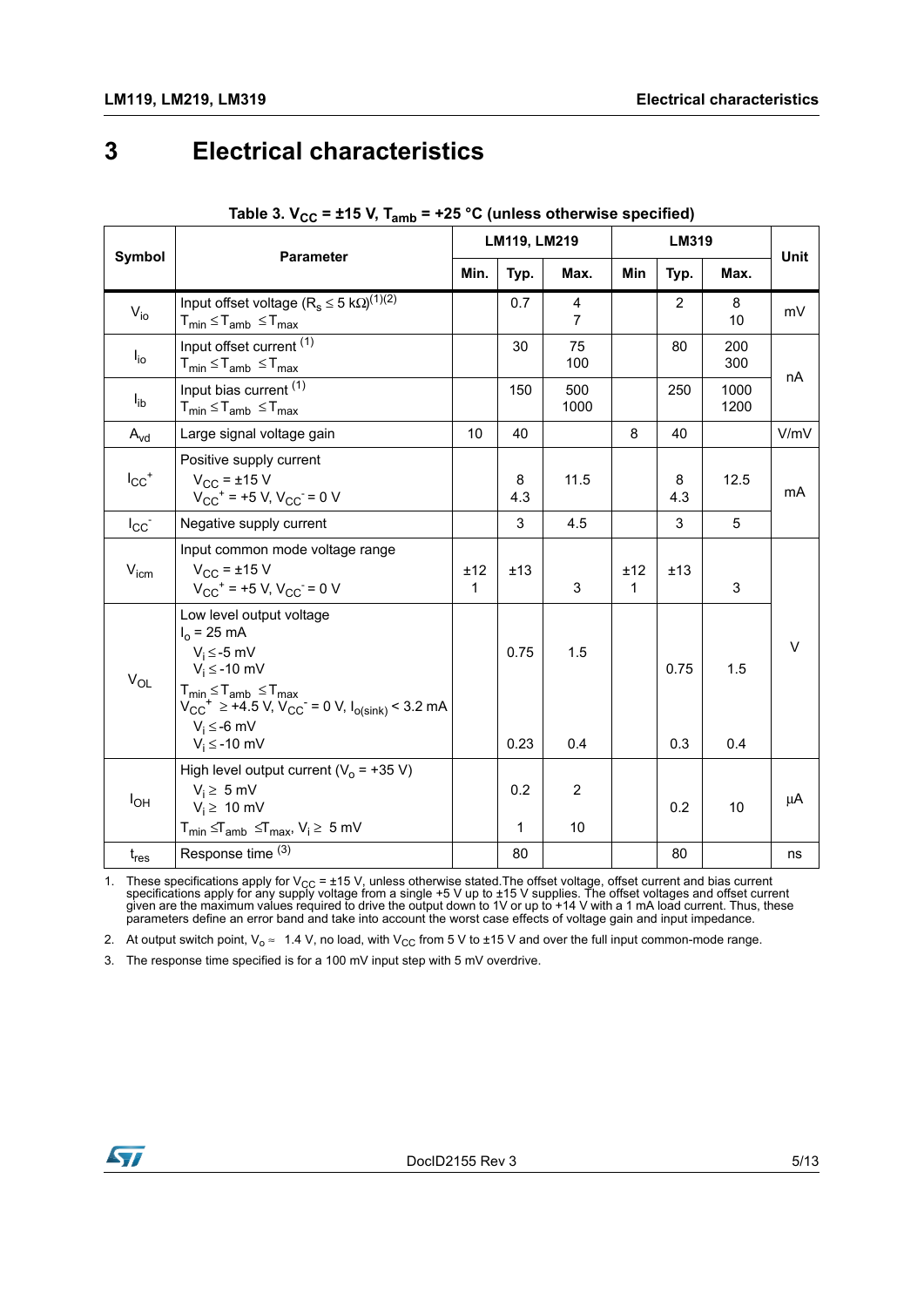Figure 2. Input bias currents (LM119, LM219) Figure 3. Common mode limits (LM119, LM219)





6/13 DocID2155 Rev 3

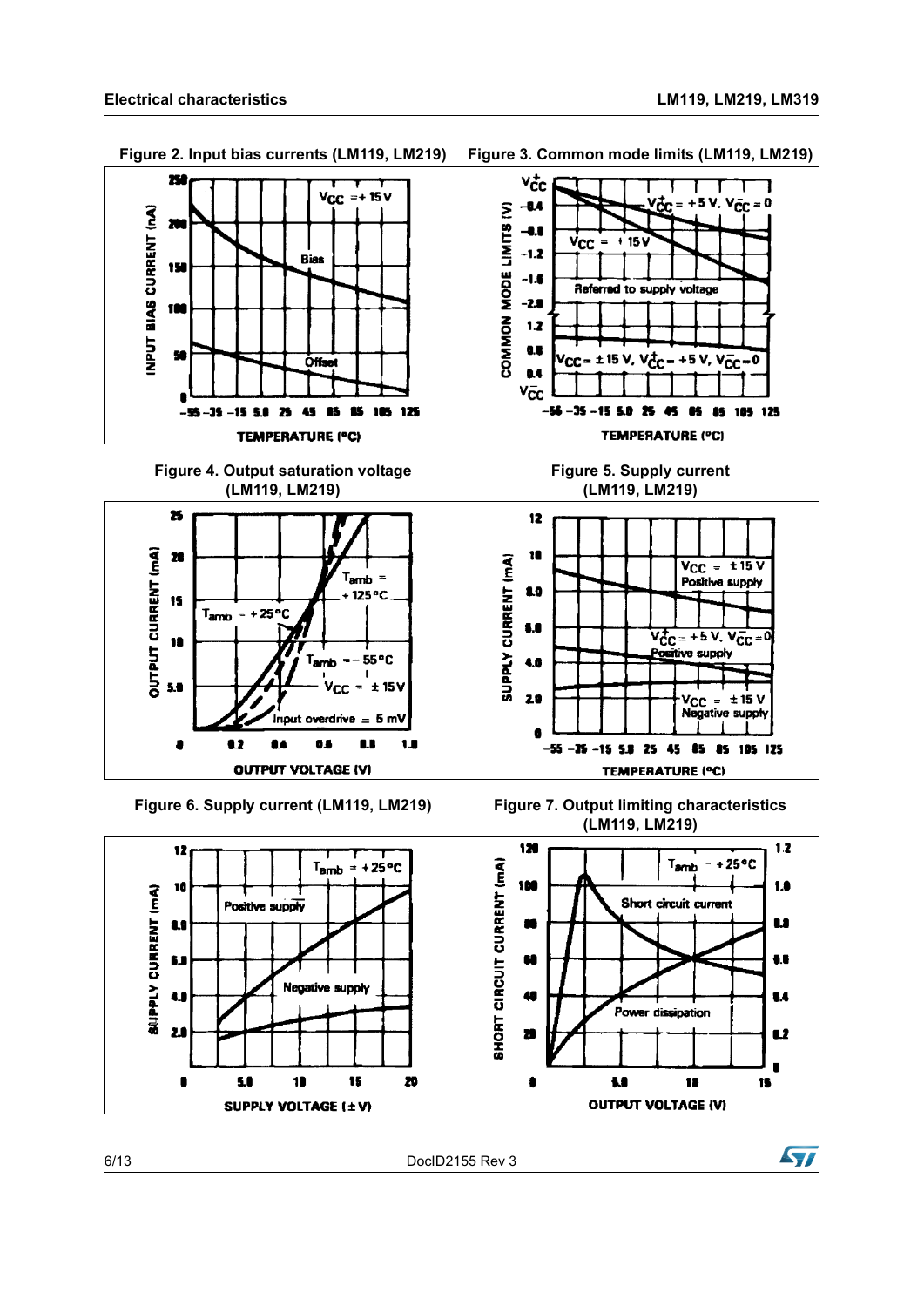57



DocID2155 Rev 3 7/13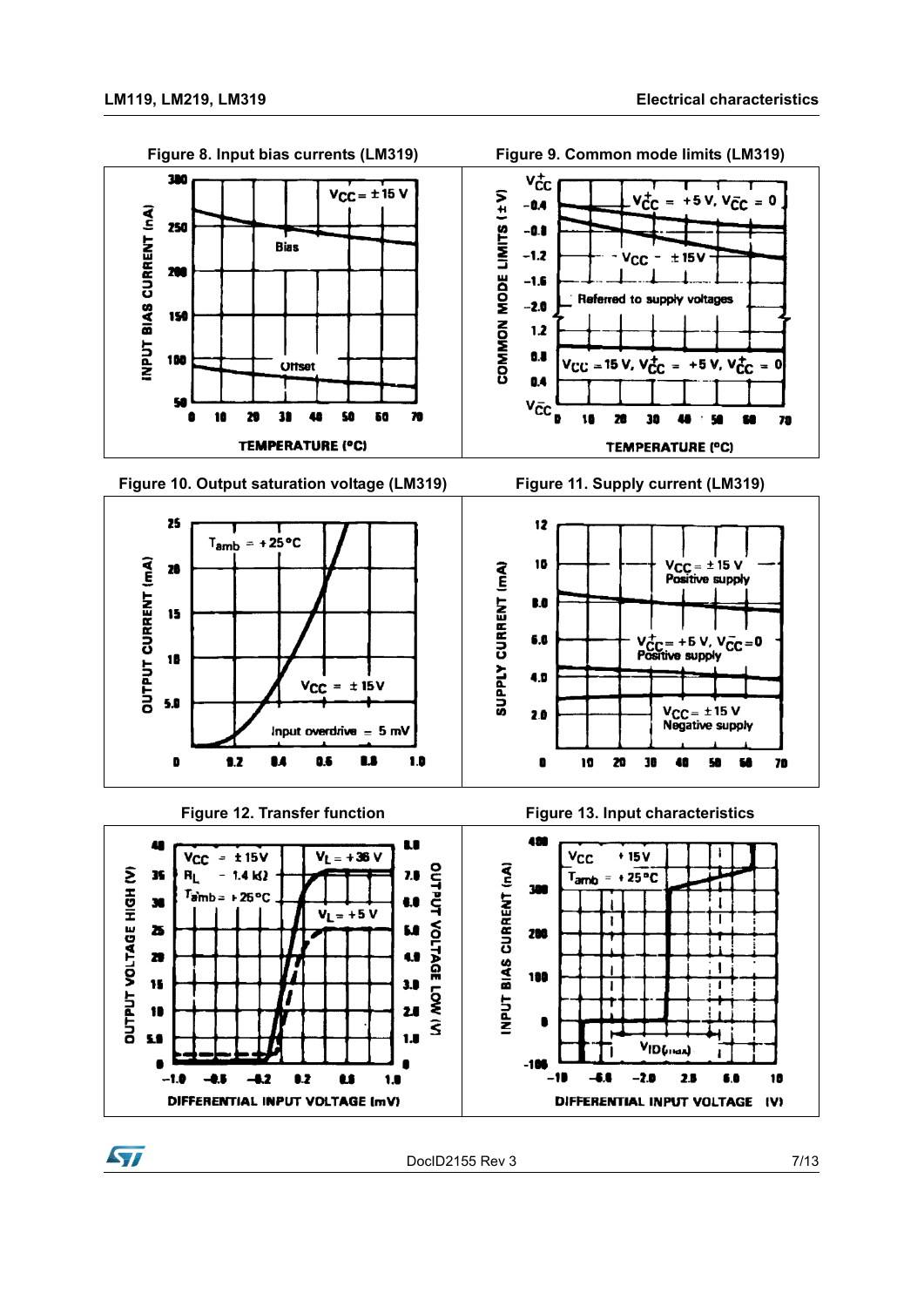<span id="page-7-1"></span>**Figure 15. Response time on rising edge,** 

<span id="page-7-0"></span>

**Figure 14. Response time on falling edge,** 

<span id="page-7-3"></span>

<span id="page-7-2"></span>

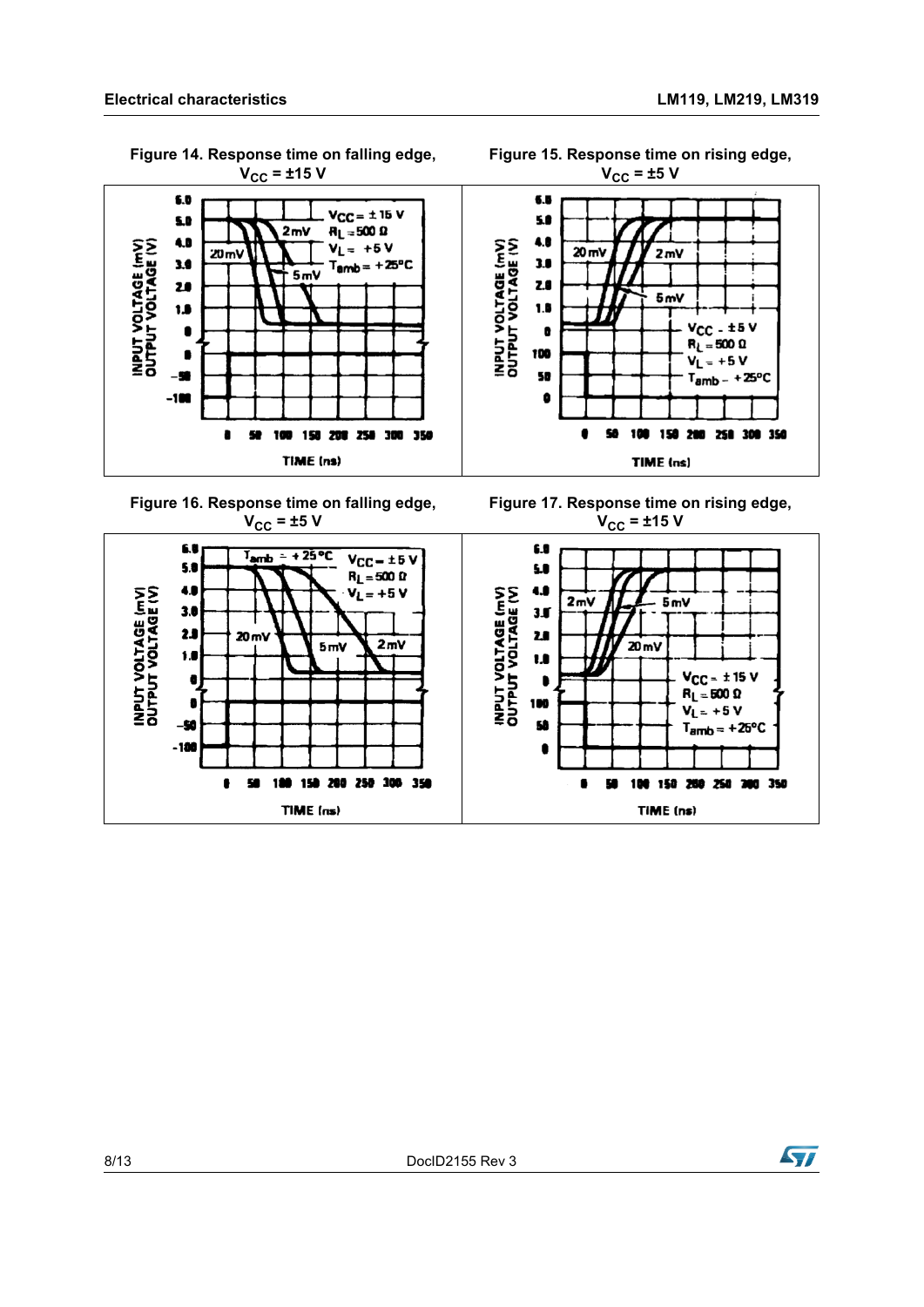### <span id="page-8-0"></span>**4 Typical application diagrams**



**Figure 18. Relay driver**

#### **Figure 19. Window detector**

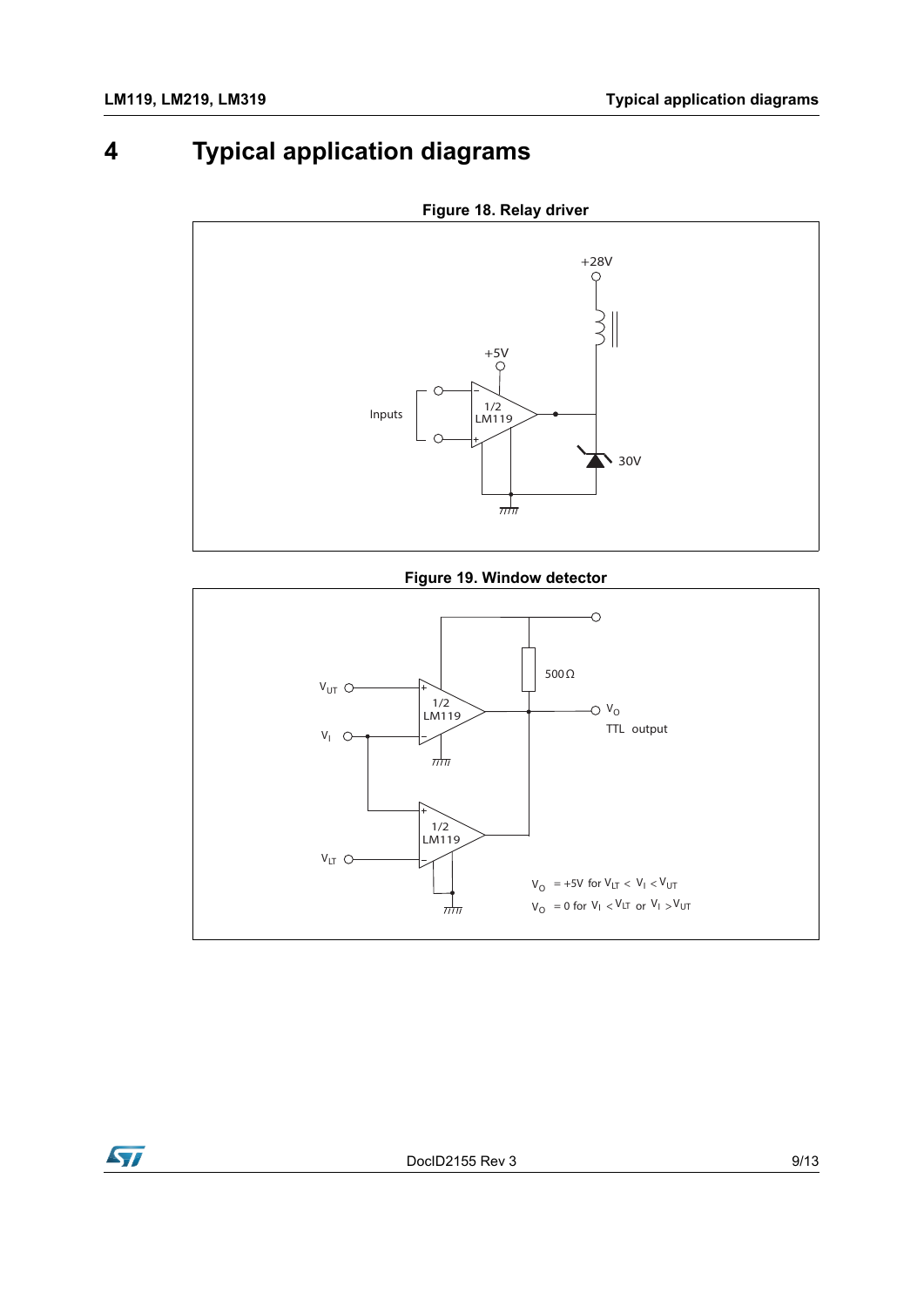### <span id="page-9-0"></span>**5 Package information**

In order to meet environmental requirements, ST offers these devices in different grades of ECOPACK® packages, depending on their level of environmental compliance. ECOPACK® specifications, grade definitions and product status are available at: *[www.st.com](http://www.st.com)*. ECOPACK® is an ST trademark.

#### <span id="page-9-1"></span>**5.1 DIP14 package information**



#### **Figure 20. DIP14 package mechanical drawing**

#### **Table 4. DIP14 package mechanical data**

|                | <b>Dimensions</b>  |       |      |               |       |       |  |
|----------------|--------------------|-------|------|---------------|-------|-------|--|
| Ref.           | <b>Millimeters</b> |       |      | <b>Inches</b> |       |       |  |
|                | Min.               | Typ.  | Max. | Min.          | Typ.  | Max.  |  |
| a <sub>1</sub> | 0.51               |       |      | 0.020         |       |       |  |
| B              | 1.39               |       | 1.65 | 0.055         |       | 0.065 |  |
| b              |                    | 0.5   |      |               | 0.020 |       |  |
| b <sub>1</sub> |                    | 0.25  |      |               | 0.010 |       |  |
| D              |                    |       | 20   |               |       | 0.787 |  |
| E              |                    | 8.5   |      |               | 0.335 |       |  |
| e              |                    | 2.54  |      |               | 0.100 |       |  |
| e3             |                    | 15.24 |      |               | 0.600 |       |  |
| $\mathsf F$    |                    |       | 7.1  |               |       | 0.280 |  |
| I              |                    |       | 5.1  |               |       | 0.201 |  |
| L              |                    | 3.3   |      |               | 0.130 |       |  |
| Z              | 1.27               |       | 2.54 | 0.050         |       | 0.100 |  |

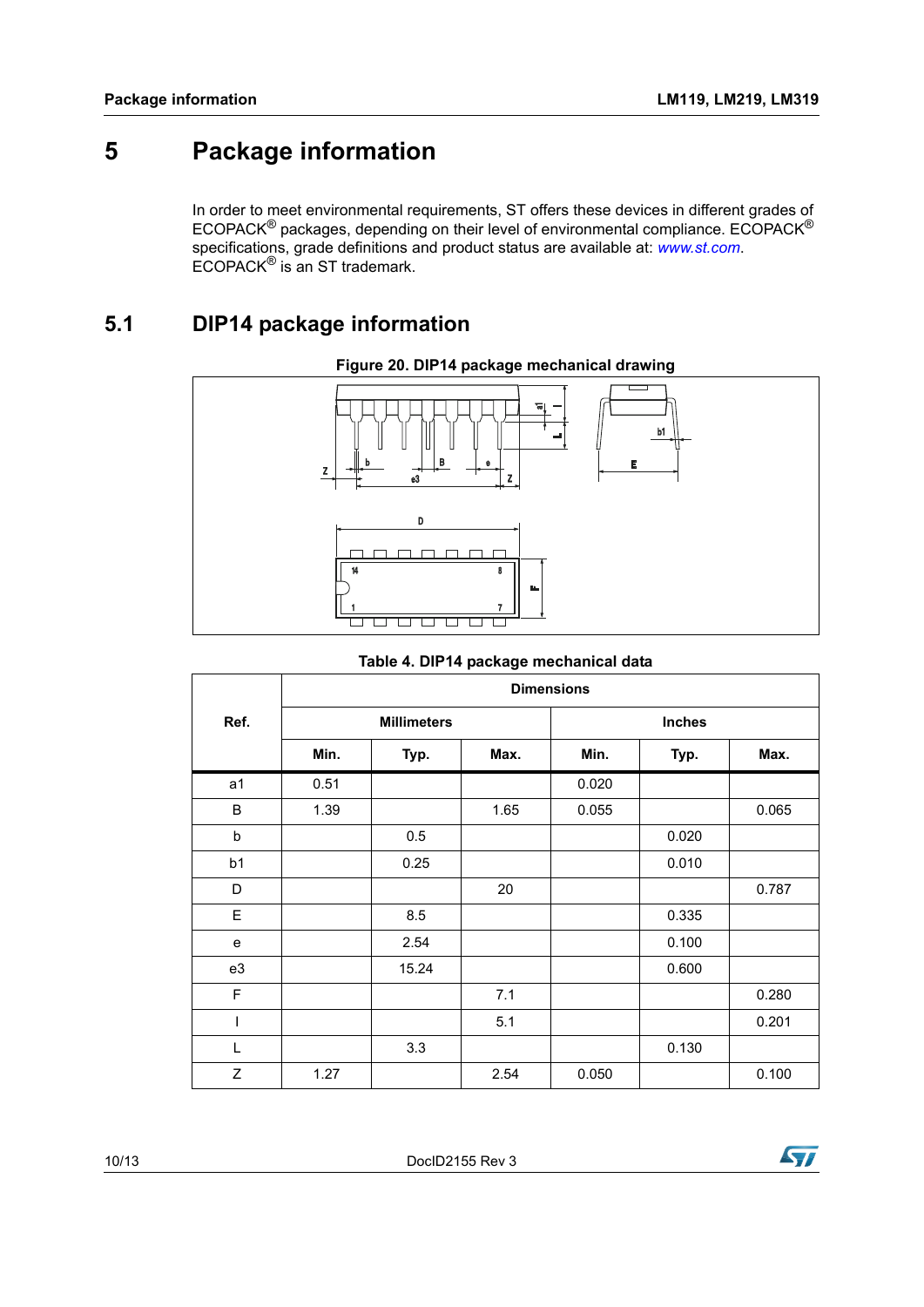### <span id="page-10-0"></span>**5.2 SO-14 package information**



#### **Table 5. SO-14 package mechanical drawing**

#### **Table 6. SO-14 package mechanical data**

|                | <b>Dimensions</b>  |      |      |               |       |       |  |  |
|----------------|--------------------|------|------|---------------|-------|-------|--|--|
| Ref.           | <b>Millimeters</b> |      |      | <b>Inches</b> |       |       |  |  |
|                | Min.               | Typ. | Max. | Min.          | Typ.  | Max.  |  |  |
| A              |                    |      | 1.75 |               |       | 0.068 |  |  |
| a <sub>1</sub> | 0.1                |      | 0.2  | 0.003         |       | 0.007 |  |  |
| a2             |                    |      | 1.65 |               |       | 0.064 |  |  |
| b              | 0.35               |      | 0.46 | 0.013         |       | 0.018 |  |  |
| b <sub>1</sub> | 0.19               |      | 0.25 | 0.007         |       | 0.010 |  |  |
| $\mathsf C$    |                    | 0.5  |      |               | 0.019 |       |  |  |
| c1             |                    |      |      | 45° (typ.)    |       |       |  |  |
| D              | 8.55               |      | 8.75 | 0.336         |       | 0.344 |  |  |
| Е              | 5.8                |      | 6.2  | 0.228         |       | 0.244 |  |  |
| ${\bf e}$      |                    | 1.27 |      |               | 0.050 |       |  |  |
| e3             |                    | 7.62 |      |               | 0.300 |       |  |  |
| $\mathsf F$    | 3.8                |      | 4.0  | 0.149         |       | 0.157 |  |  |
| G              | 4.6                |      | 5.3  | 0.181         |       | 0.208 |  |  |
| L              | 0.5                |      | 1.27 | 0.019         |       | 0.050 |  |  |
| M              |                    |      | 0.68 |               |       | 0.026 |  |  |
| $\mathbf S$    | $8^\circ$ (max.)   |      |      |               |       |       |  |  |

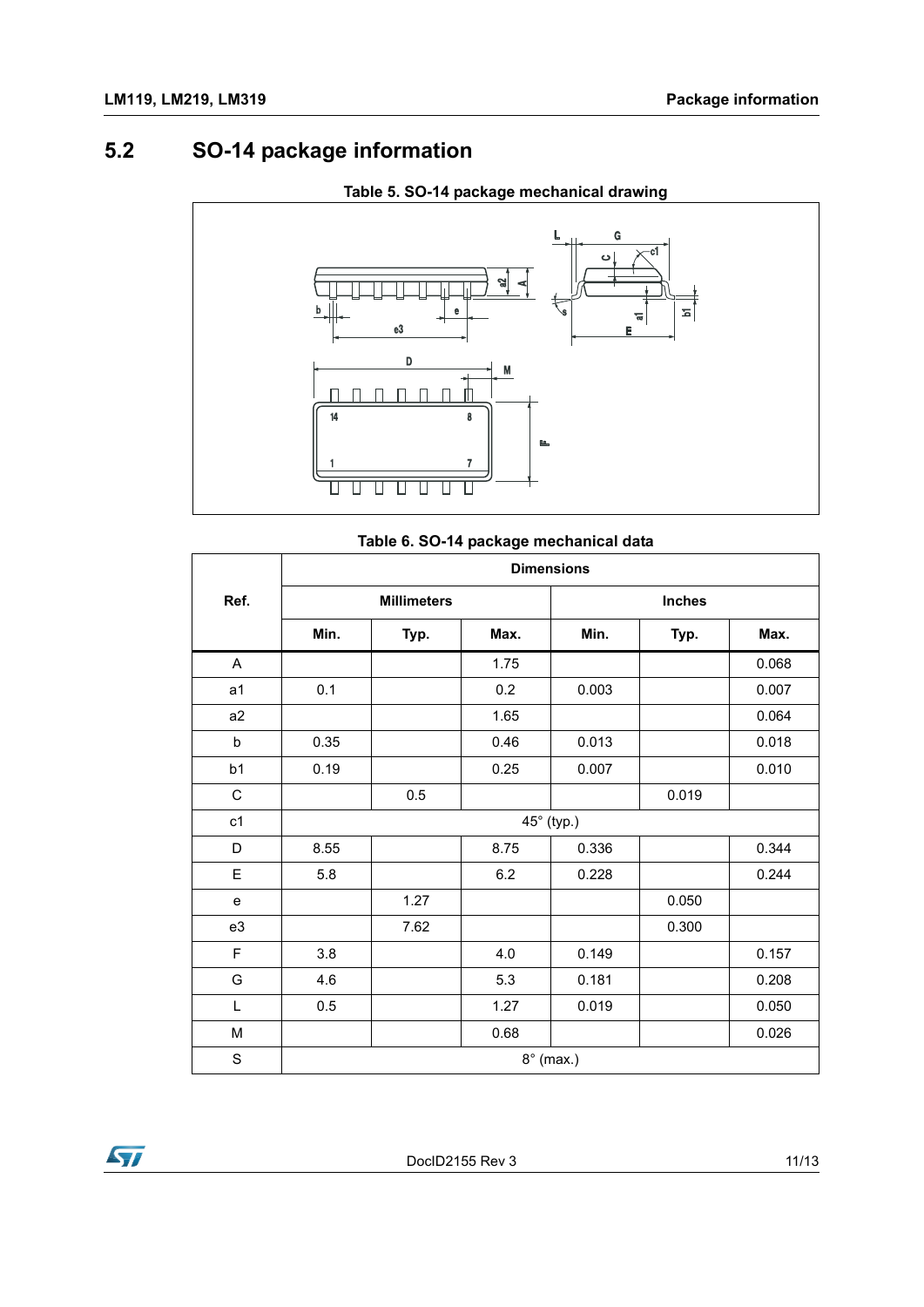## <span id="page-11-0"></span>**6 Ordering information**

<span id="page-11-2"></span>

| Figure 21. Order codes   |                    |                   |                          |                |  |  |  |  |
|--------------------------|--------------------|-------------------|--------------------------|----------------|--|--|--|--|
| Order code               | Temperature range  | Package           | Packaging                | <b>Marking</b> |  |  |  |  |
| <b>LM119N</b>            |                    | DIP <sub>14</sub> | Tube                     | <b>LM119N</b>  |  |  |  |  |
| <b>LM119D</b><br>LM119DT | -55 °C to +125 °C  | SO-14             | Tube or<br>Tape and reel | 119            |  |  |  |  |
| <b>LM219N</b>            |                    | DIP <sub>14</sub> | Tube                     | <b>LM219N</b>  |  |  |  |  |
| LM219D<br><b>LM219DT</b> | -45 °C to +105 °C  | SO-14             | Tube or<br>Tape and reel | 219            |  |  |  |  |
| <b>LM319N</b>            |                    | DIP <sub>14</sub> | Tube                     | LM319N         |  |  |  |  |
| LM319D<br>LM319DT        | $0 °C$ to +70 $°C$ | SO-14             | Tube or<br>Tape and reel | 319            |  |  |  |  |

**Figure 21. Order codes**

### <span id="page-11-1"></span>**7 Revision history**

| <b>Figure 22. Document revision history</b> |
|---------------------------------------------|
|---------------------------------------------|

| Date        | <b>Revision</b> | <b>Changes</b>                                                                                                                                                                      |
|-------------|-----------------|-------------------------------------------------------------------------------------------------------------------------------------------------------------------------------------|
| 5-Jul-2002  |                 | Initial release.                                                                                                                                                                    |
| 28-Jan-2007 | $\overline{2}$  | Added ESD, R <sub>thia</sub> parameters in Table 1: Absolute maximum ratings<br>$(AMR)$ .<br>Expanded orderable parts table, see Table 21: Order codes.<br>Updated document format. |
| 26-Mar-2013 | 3               | Minimum operating temperature changed from -40 °C to -45 °C.<br>Updated titles of Figure 14, Figure 15, Figure 16, and Figure 17.                                                   |